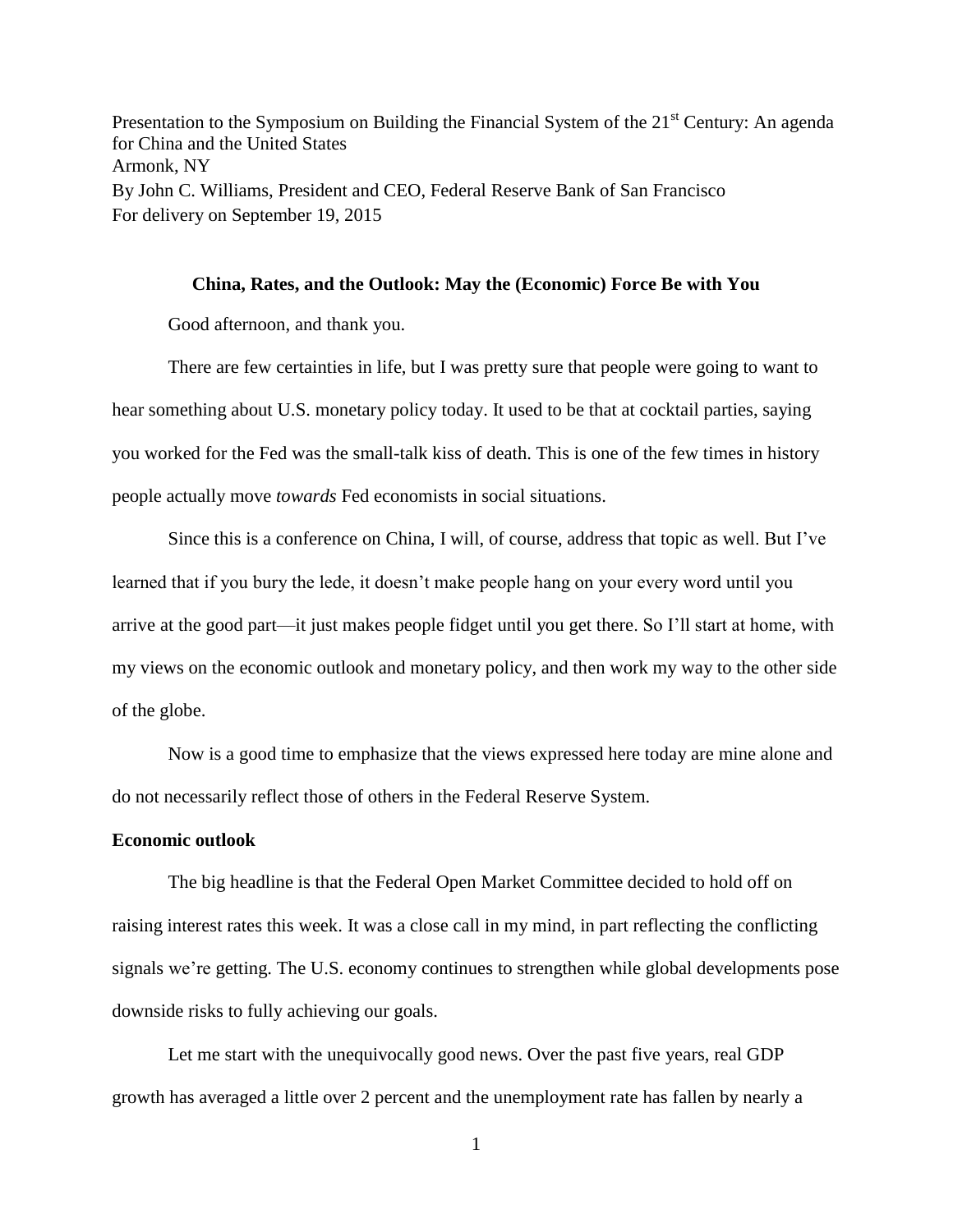percentage point per year. I expect that pace of recovery to continue, despite strong global headwinds. The unemployment rate is at or very near its longer-term normal, or natural rate, we're on pace to add 2.5 million jobs this year, and job vacancies are the highest they've been since they started collecting the data back in 2000. Given the progress we've made and the momentum we're seeing, we should reach full employment on a broad set of measures by the end of this year or early next year.

However, inflation is still lower than I'd like. Based on my favorite measure—the trimmed mean—the underlying rate is stable at just over 1½ percent. To understand why inflation has remained low despite an economy nearing full employment, we have to look beyond our shores. The rise of the dollar and the fall in oil prices over the past year have lowered import prices and pushed the inflation rate down. Based on past experience, these effects should prove transitory. As they dissipate, I see inflation moving back up to our 2 percent inflation goal in the next two years.

There are some upside risks to my forecast, specifically an even stronger and faster rebound in housing and a spending boom from lower energy prices. So far, lower oil prices haven't caused much of a surge in consumption, but as people get used to paying less, that could change. And there are, of course, the downside risks: The dollar could appreciate further and there's the threat of slowdowns and spillovers from abroad.

## **On raising rates**

Regarding monetary policy, we're balancing a number of considerations, some of which argue for greater patience in raising rates and others that argue for acting sooner rather than later. Our decisions reflect a careful judgment about the relative risks and merits of those factors.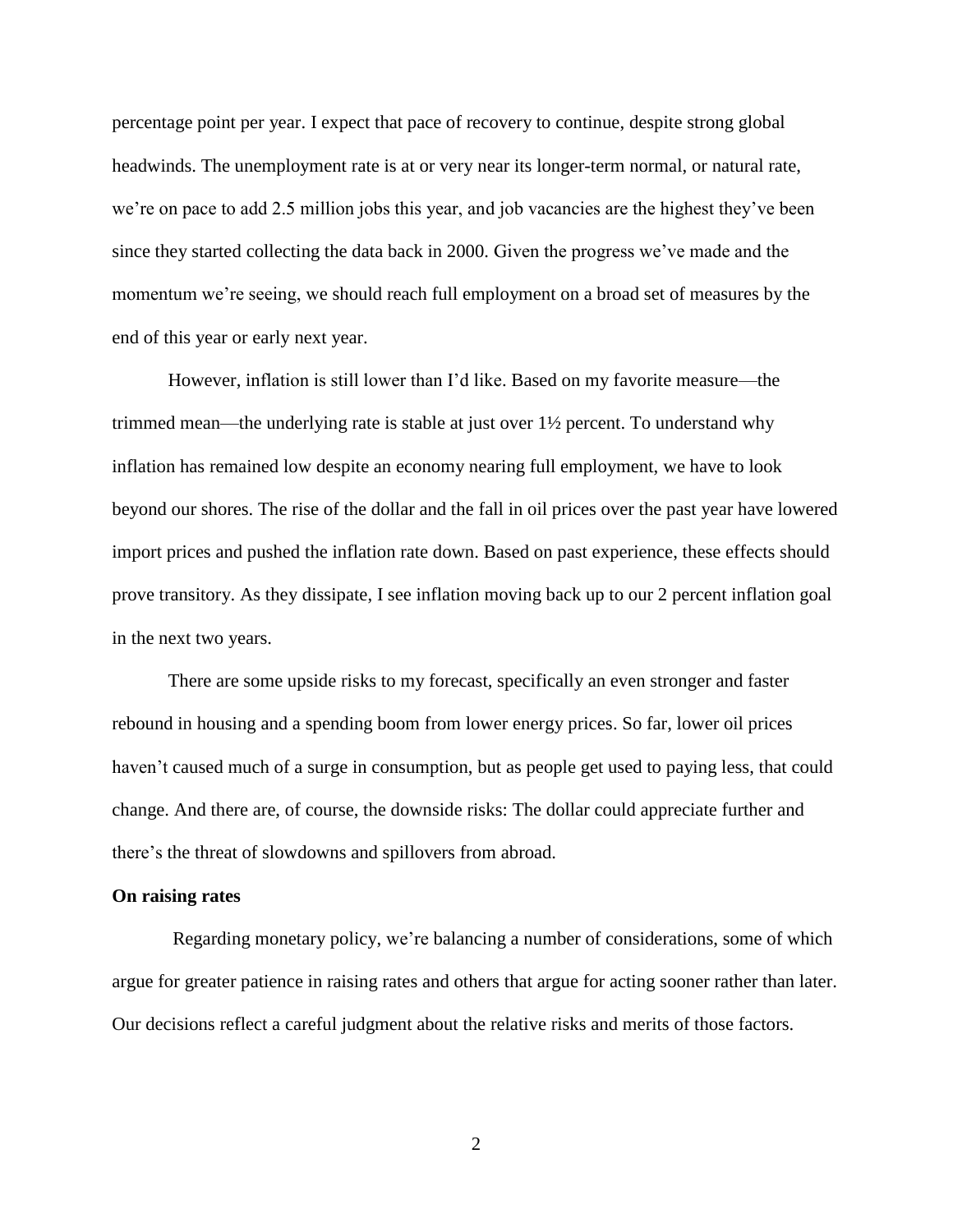I'll start with the arguments for continued patience in removing monetary accommodation. First, we are constrained by the zero lower bound in monetary policy and this creates an asymmetry in our ability to respond to changing circumstances. That is, we can't move rates much below zero if the economy slows or inflation declines even further. By contrast, if we delay, and growth or inflation pick up quickly, we can easily raise rates in response.<sup>1</sup>

This concern is exemplified by downside risks from abroad. One such risk is the financial turmoil and economic slowdown in China, which I'll get to shortly. More generally, economic conditions and policy overseas, from China to Europe to Brazil, have contributed to a substantial increase in the dollar's value, which has held back U.S. growth and inflation over the past year.<sup>2</sup> Further bad news from abroad could add to these effects.

That brings me to inflation, which has been under our target for over three years. This is not unique to the United States—inflation is very low in most of the world. Although we can ultimately control our own inflation rate, there's no question that globally low inflation, and the policy responses this has provoked, have contributed to put downward pressure on inflation in the U.S. Although my forecast is that inflation will bounce back, this is only a forecast and there remains the danger that it could take longer than I expect.

Those are arguments on the side of the ledger arguing for more patience. On the other side is the insight of Milton Friedman, who famously taught us that monetary policy has long and variable lags.<sup>3</sup> I use a car analogy to illustrate it. If you're headed towards a red light, you take your foot off the gas so you can get ready to stop. If you don't, you're going to wind up slamming on the brakes and very possibly skidding into the intersection.

 $\overline{a}$ 

<sup>&</sup>lt;sup>1</sup> Evans et al. (2015).<br><sup>2</sup> See, for example, Amiti and Bodine-Smith (2015).

 $3$  Friedman (1961).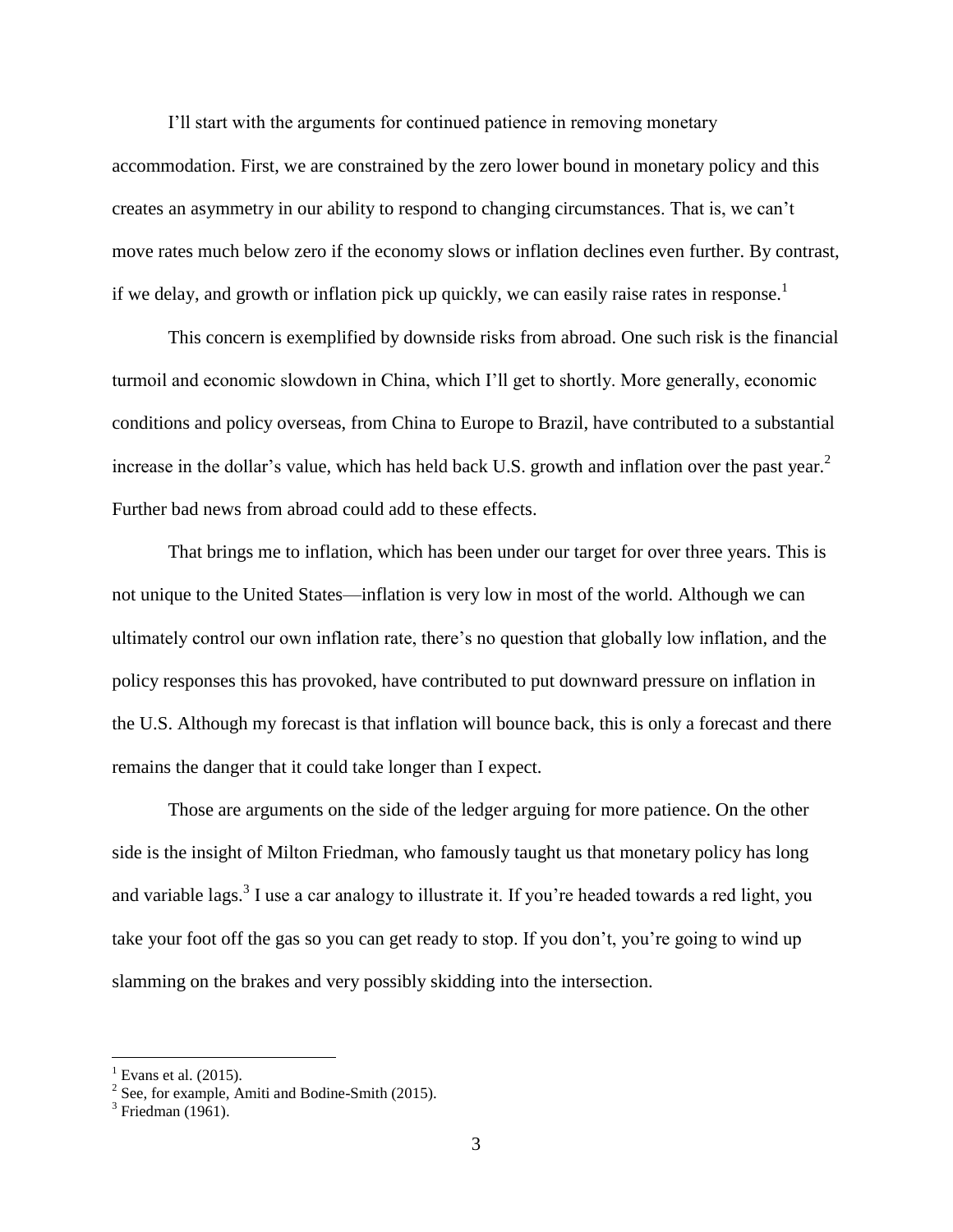In addition, an earlier start to raising rates would allow us to engineer a smoother, more gradual process of policy normalization. That would give us space to fine-tune our responses to react to economic conditions; raising rates too late would force us into the position of a steep and abrupt hike, which doesn't leave much room for maneuver. Not to mention, it could roil financial markets and slow the economy.

In considering the monetary policy choices, it's important to remember that we're in a very different place now than when we first instituted extremely accommodative policy. The economy has come a long way since the dark days of late 2009, when unemployment hit its 10 percent peak. Now we're down to 5.1 percent and we've added over 12 million jobs, more than three million of them last year. Even better, most of those were full-time. It's been a tough journey back, and monetary policy has played a crucial role in healing a once-ailing economy.<sup>4</sup>

In the past, I have found the arguments for greater patience to clearly outweigh those for raising rates. The labor market was still far from full strength and the risk to the recovery's momentum was very real. As the economy closed in on full employment, the other side of the ledger started gaining greater weight and the arguments have moved into closer balance.

Looking forward, I expect that we'll reach our maximum employment mandate in the near future and inflation will gradually move back to our 2 percent goal. In that context, it will make sense to gradually move away from the extraordinary stimulus that got us here. We already took a step in that direction when we ended QE3. And given the progress we've made and continue to make on our goals, I view the next appropriate step as gradually raising interest rates, most likely starting sometime later this year. Of course, that view is not immutable and will respond to economic developments over time.

#### **China**

 4 See Swanson and Williams (2014) and Williams (2014).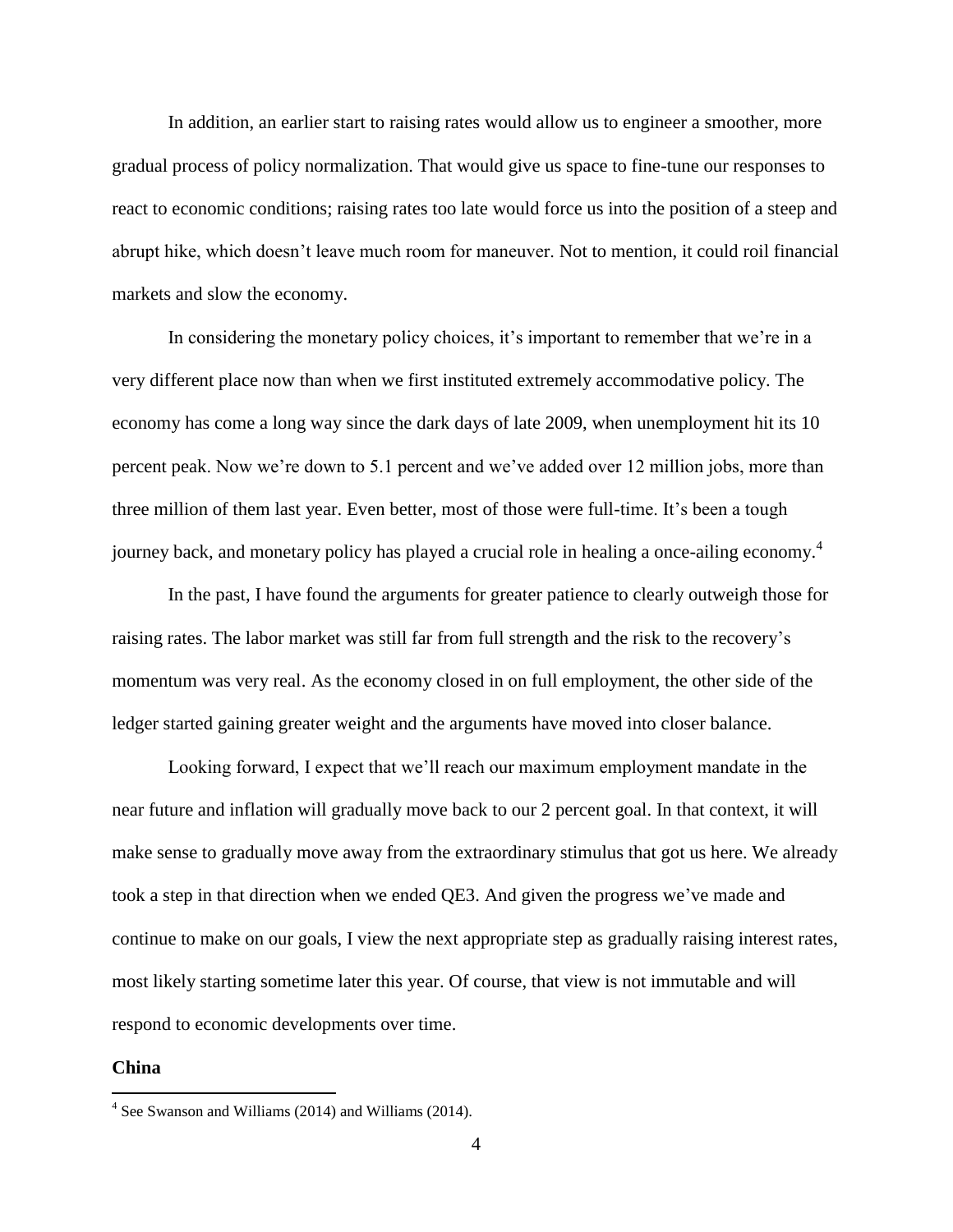Which brings me, in a roundabout way, to the subject of China. You always want to avoid pontificating to a roomful of experts, so let me be clear that my view of China is through the lens of a U.S. policymaker.

China has garnered almost as much editorial ink in the past month as U.S. presidential candidates—which may or may not be a complimentary comparison. I don't want to sound pejorative by calling some of the commentary "hand-wringing"—though to be fair, some of it has been downright apocalyptic—but I don't see the situation as dire. I've said publicly over the past few months that after going to China, and after talking to academics and officials there, I came away a lot less concerned than when I arrived. And I have to say that recent events have not changed my thinking to any serious extent.

This is where I'll reuse one of the more helpful quotes for forecasting: "It's difficult to make predictions, especially about the future." With the dangers of prognostication acknowledged, I'll tread into that territory anyway.

The China story is remarkable, and its growth over the past 30 years has been unprecedented.<sup>5</sup> But now China's at something of a crossroads, facing tradeoffs in their goals, dealing with a new normal for growth expectations, and pivoting to a new source of economic momentum.

It's important to see the situation not through the filters of our own paradigms, but from the perspective of China's unique position. China is not the U.S. Or the U.K. Or Japan. Its goals, structure, government, and place on its growth trajectory are very different, and looking to impose foreign expectations on China's markets or actions can lead one astray.

## **Growth versus reform**

<sup>&</sup>lt;sup>5</sup> See Zhu (2012).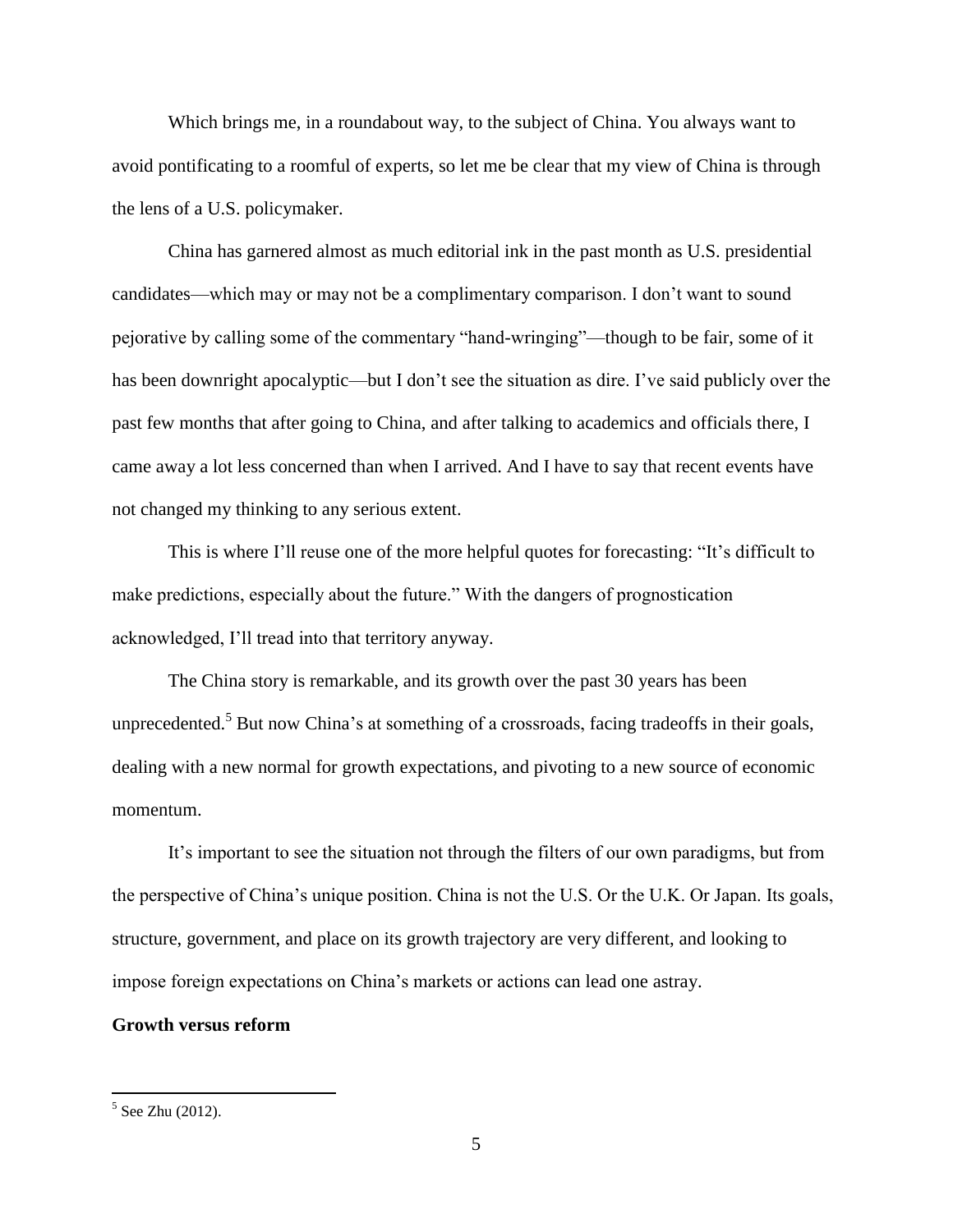In a nutshell, China is facing a tradeoff between its short-term growth goals and its longer-term reform agenda.

China's government has made it abundantly clear that it is willing to intervene when necessary, ensuring that growth stays on its target path, even if that means extending the timeline on reform. That willingness to do "whatever it takes" to keep growth on target is what made me less worried about a hard landing for China.

Of course, that very disposition for intervention is the source of much hue and cry on this side of the globe. China has made important incremental steps on the road to liberalization, and from the perspective of a fully open, free-market, Western-oriented paradigm or advocacy, the recent stock market interventions seem anathema to that goal. But that's a view through a narrow lens that may obscure the bigger picture.

For all its moves towards liberalization, China's markets are not the same as ours. Yes, they have a reform agenda, but it's a mistake to think that in the foreseeable future China will have fully open capital and financial markets in the way that we in the U.S. and other countries think about them. They are relaxing their grip on the exchange rate—allowing the renminbi to respond to economic news, letting its value be more market-determined—and as a policy approach, this is a positive; it's something we as economists wanted to see happen. But it's very clear that China is not going to let its exchange rate float completely freely. They'll continue to have buffers to ensure that, should some dramatic event unfold, they can step in again and stop that interfering with their other goals. To some extent, we can see these moves as something akin to beta-testing liberalization. It is happening, which is a remarkable shift. But completely free, open markets are not in the cards, and the government has made clear that those are not their intention.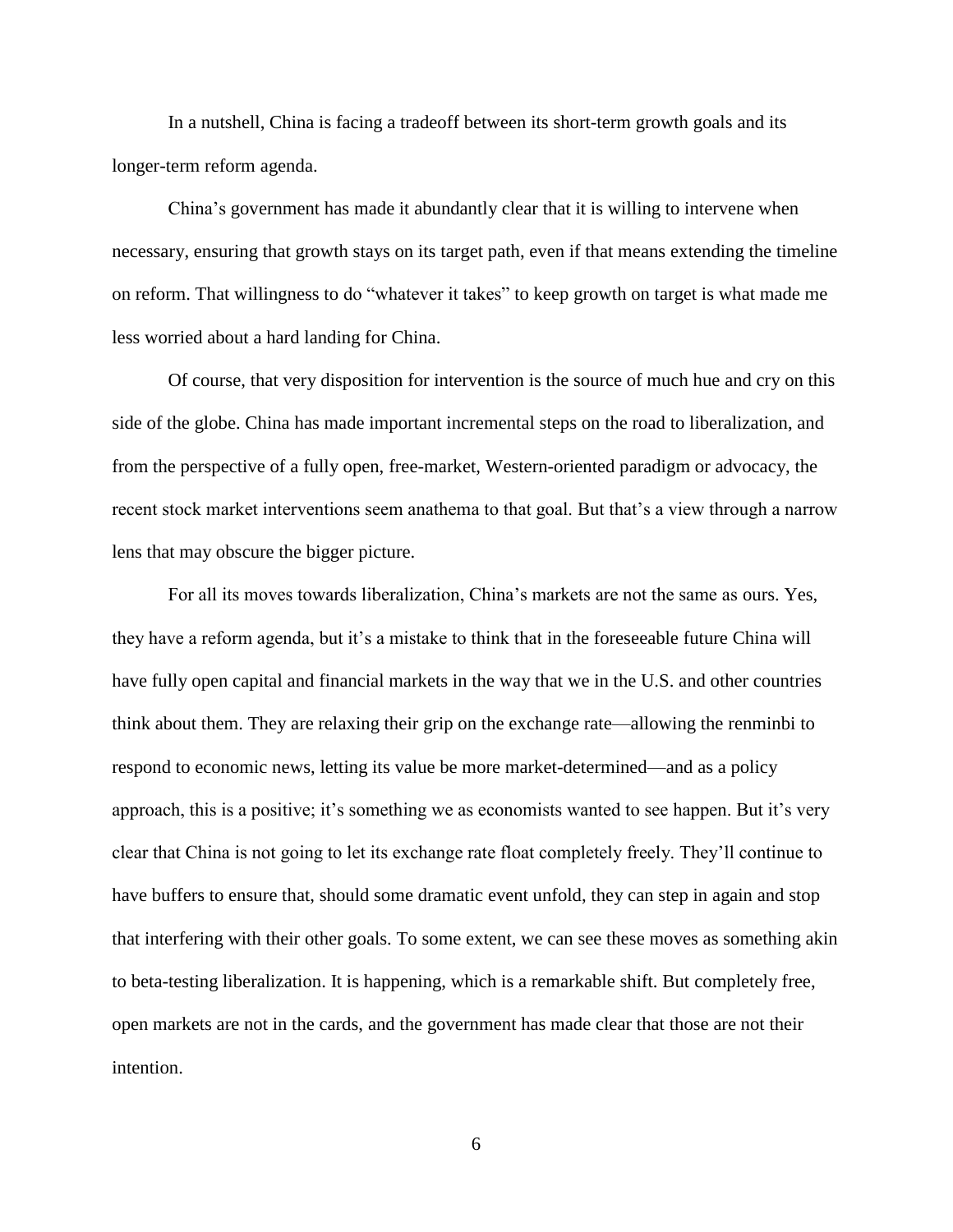This, incidentally, is why talk about the renminbi replacing the dollar as an international reserve currency is unrealistic. The role of a reserve currency is to be a harbor during a storm; it's where people flock when the unexpected happens. As we saw in the financial crisis, as we've seen in other crises, the market's instinct is, when in doubt, go to the dollar. As long as China has controls in place to mediate the free flow of money, the dollar will be the refuge, not the renminbi.

In the context of China's dual—oftentimes conflicting—goals, the recent stock market intervention by the government should be seen as what I believe it was: A move to keep growth on pace. It's a pattern we've seen before. When the Chinese authorities see growth struggling, or other economic warning lights, they take steps, including reversing or postponing reforms, to keep growth at pace. Fiscal and economic policymakers can pull a number of levers and the Chinese government has proved again and again its willingness to do just that.

# **China's growth rate**

In balancing these objectives, the Chinese government has realistically moderated its expectations for growth. For decades we all marveled at China's double-digit growth, and there was, perhaps, some expectation that it would persist in perpetuity. But growth like that is unsustainable. If you look at the progression of Japan, for instance, from the 1960s to the 1980s, or South Korea from the 1980s to the 2000s, you see the pattern China will likely follow.<sup>6</sup> At low income levels, growth can be rapid, because low domestic wages make exports very competitive and there is so much untapped potential in moving workers to more productive pursuits.

But as income or GDP per capita rise, these advantages begin to ebb, and growth naturally slows. The pattern is clear, with a rapid decline in the growth rate and eventual leveling out as domestic income and wages rise. This is the natural progression of economies moving into

 $6$  Liu (2015)

 $\overline{a}$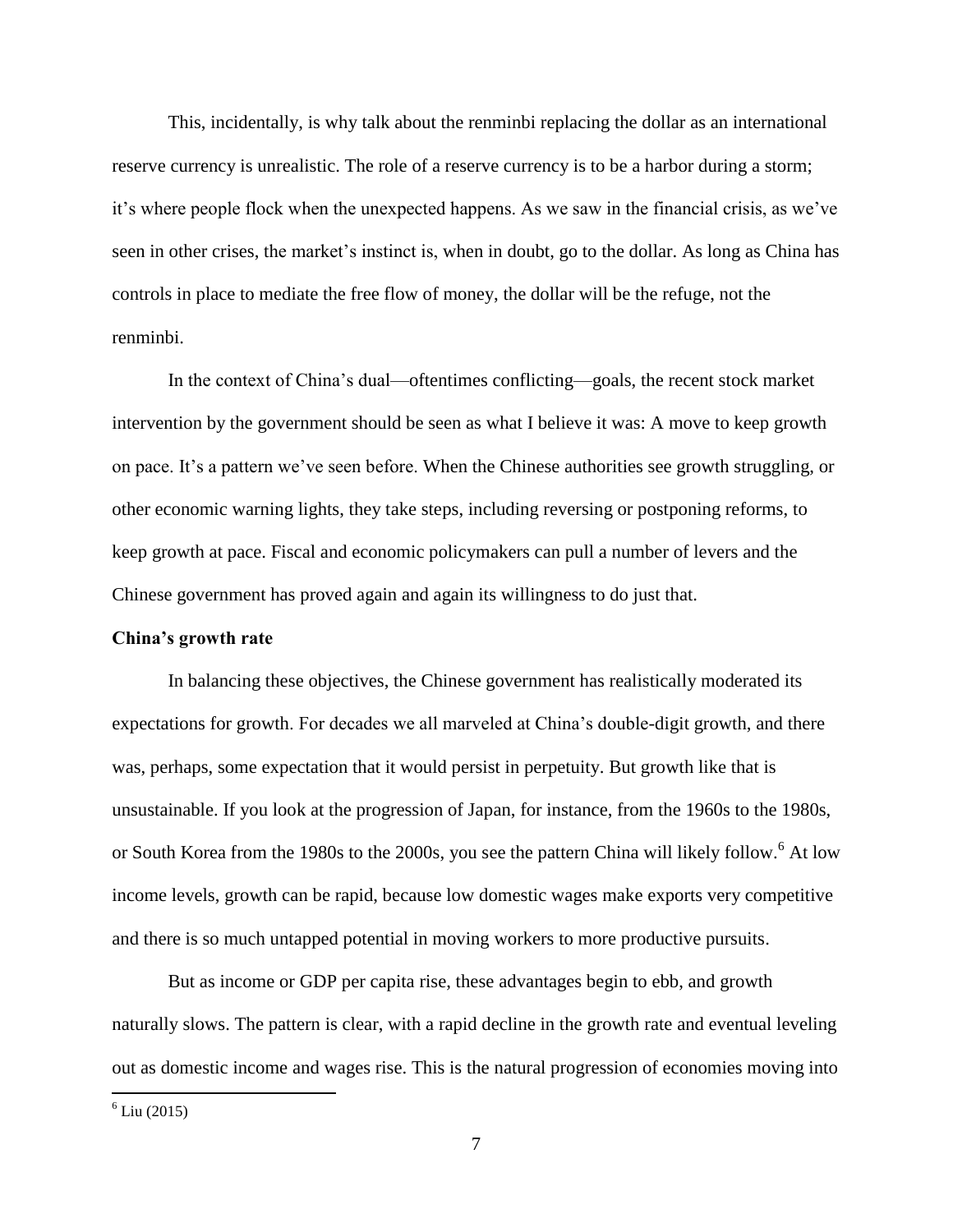maturity. The further they have to go, the faster they can grow; but once they've come to a place like Japan or Korea—that is, around 80 or 90 percent of U.S. per capita GDP—their growth expectations will be lower because they're closer to the finish line. China obviously isn't close yet, but it's a good indicator of how much further it can go. What China's accomplished has been amazing—but we also called Japan a growth miracle and Korea's success was remarkable as well. There were challenges along the way for both countries, but ultimately, what slowed growth was entering the middle-income bracket and the inevitability of slower growth for wealthier countries.

The officials and economists I spoke to in China know that not only are the days of 10 percent growth behind them, but that it will move below the current 7 percent target. Seven will likely become 6, which will become 5, and so on as their economy moves into a middle-income economy and progresses to a high-income one.

# **Shift in focus**

Of course, China faces challenges in continuing that advance. One is a refocus of its economic engine. Given the global environment, how do they successfully pivot their economy to more domestic consumption, moving the emphasis more toward services and away from manufacturing? That's clearly a challenge, but also a central objective of the government.

For people who have concerns about China, one of the red flags they point to is that industrial production has slowed a lot, more so than the economy overall. I fall on the side of commentators who've pointed out that this isn't surprising.<sup>7</sup> China's been talking for years about switching from industry to services. They're moving from making steel and concrete to making consumer goods. One of the interesting things I heard this summer was the plan to build more tourism in China for China. That's something that's virtually nonexistent at the moment. They

 $\overline{a}$ 

 $7$  See, for example, Lardy (2015).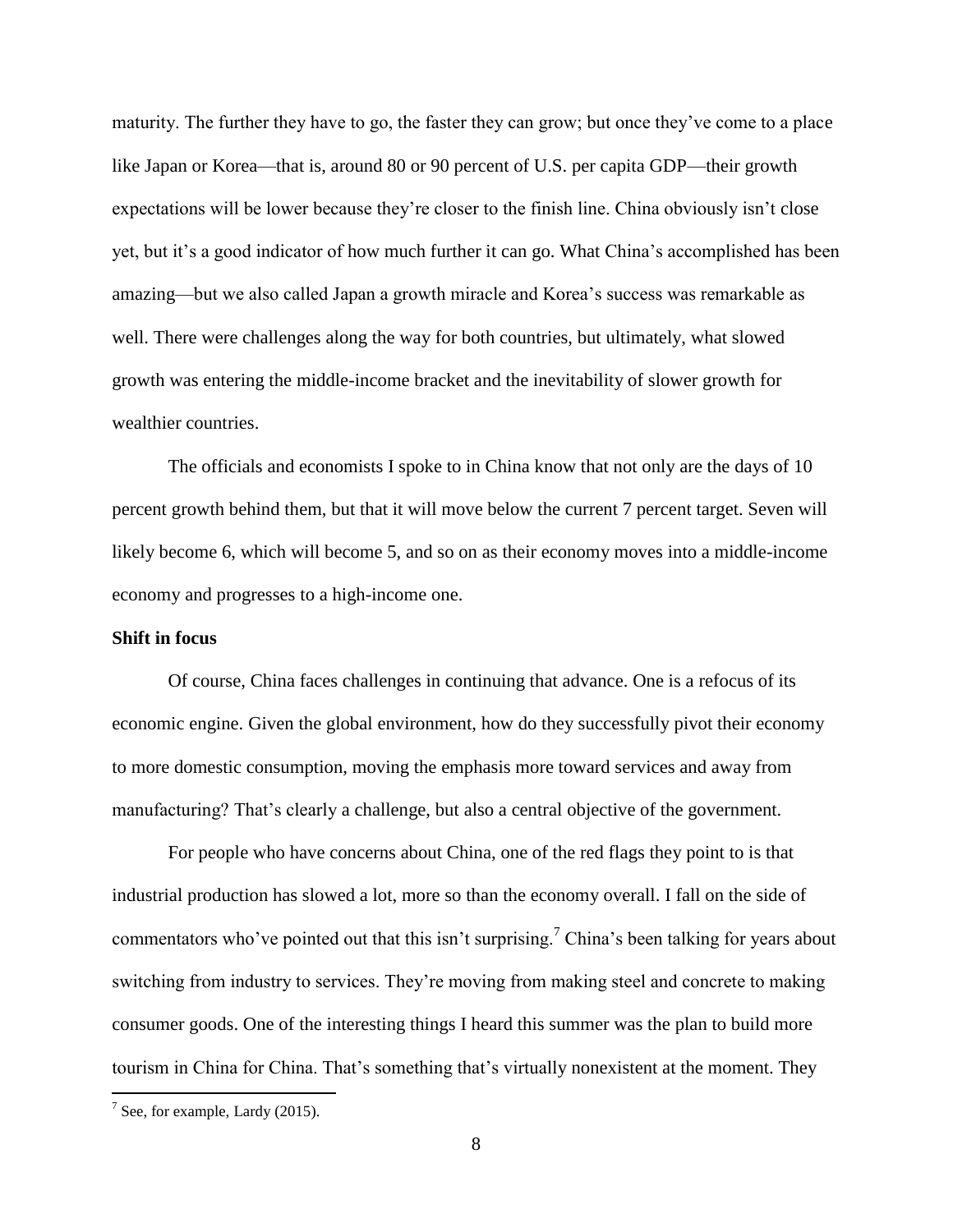don't have the abundance of recreational resources we do; in California alone, you can go skiing or surfing, to wine country or Disneyland. As high- or low-brow as you want it, we as Americans have become incredibly used to spending our leisure dollars domestically. That's something China's looking to do for itself.

When you look at where China's priorities lie—in switching to services, in expanding tourism—it makes absolute sense that industrial production is slowing.

#### **Liberalization and the impact of risks from abroad**

I've mentioned that China is seen by some as a risk; but conversely, what effect does U.S. policy have on them? Right now, China is more susceptible to the shifts in U.S. monetary policy. But as they liberalize their exchange rate, it will automatically adjust to changes in situations around the world. This is a huge advantage and an automatic stabilizer. When China pegs to the dollar, they're too linked to U.S. policy, so that when the U.S. tightens or loosens, they effectively follow suit. By allowing market-based influence, China will have a buffer when the U.S. economy is moving in a different direction than theirs. And that's going to make it easier in the end for China to manage its economy.

An outside observer might ask why they haven't done this already. I think that China was wary that unpegging would've interrupted the double-digit growth. When a country's exchange rate and capital flows suddenly start shifting around dramatically, it can interfere with the ability to deliver on growth targets. As China's growth targets have come down, and as they begin to shift away from an export-reliant economy, instead fueling itself via domestic consumption, they can start allowing their exchange rate to move—though again, it won't be the free floating exchange rate that we have.

#### **Conclusion**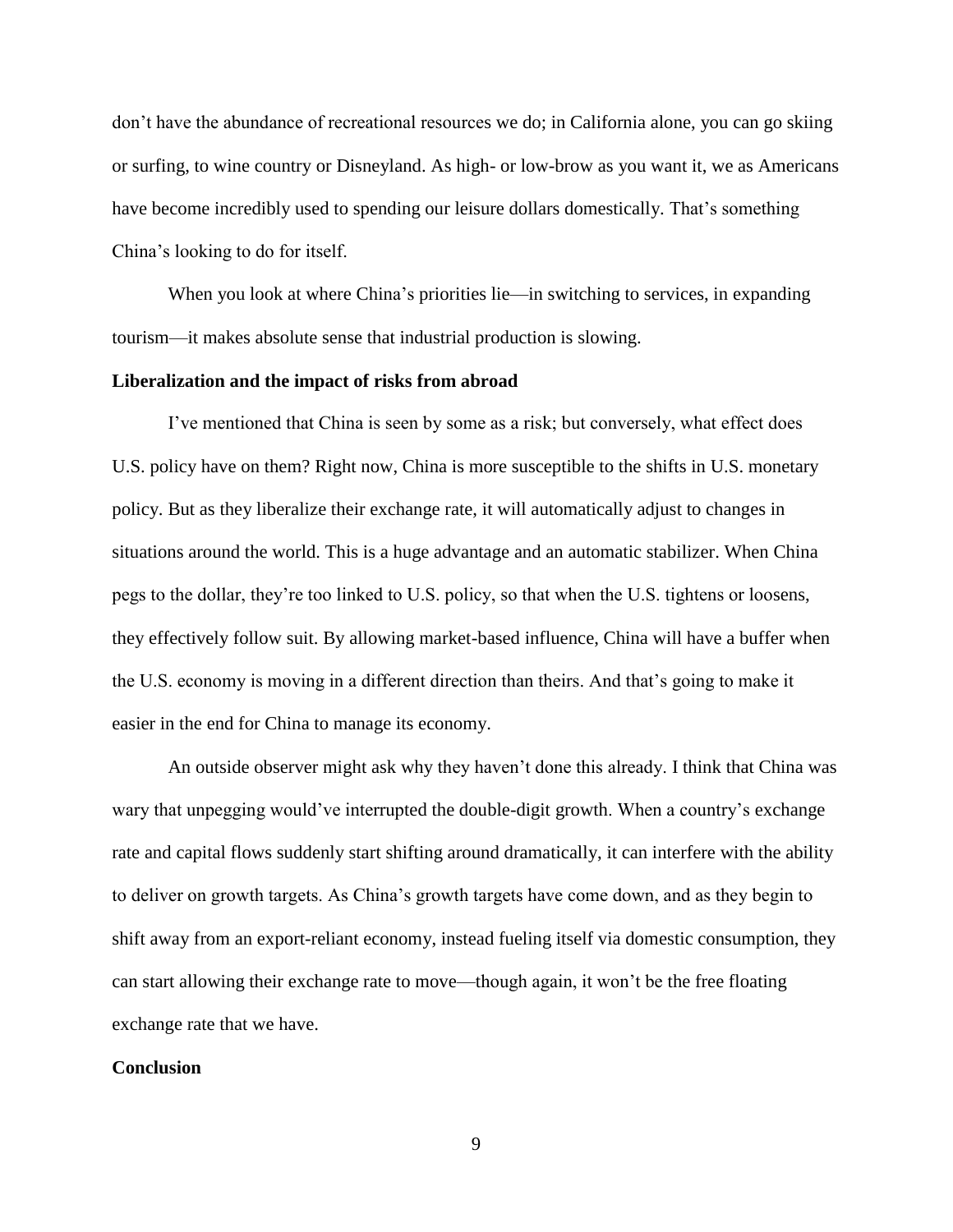This is all just one economist's take. As I said, it's difficult to make predictions. And to use another famous quote, "I'm not young enough to know everything." But I will say this: The U.S. economy is on solid footing and trajectory. Global developments definitely present significant challenges and risks, but overall I am quite positive about the outlook for the U.S. economy.

Thank you.